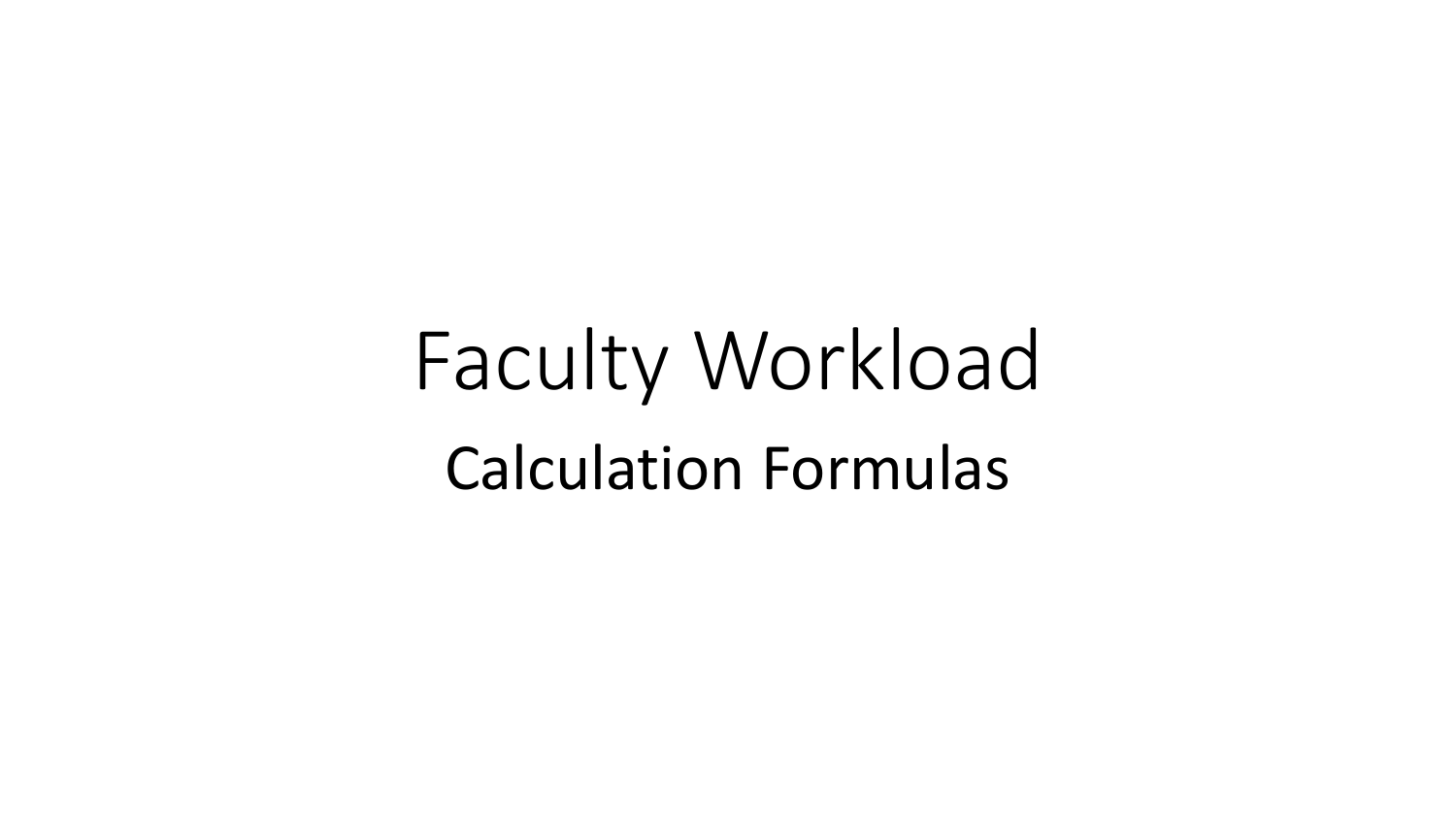### Charge

- To examine and modify, as needed, the faculty workload calculations describing the credit faculty receive for teaching as outlined in PAc-29
- Committee included faculty and administrators to determine the teaching-load value for the various instructional types outlined in UAR-136.02 (current approved UAR)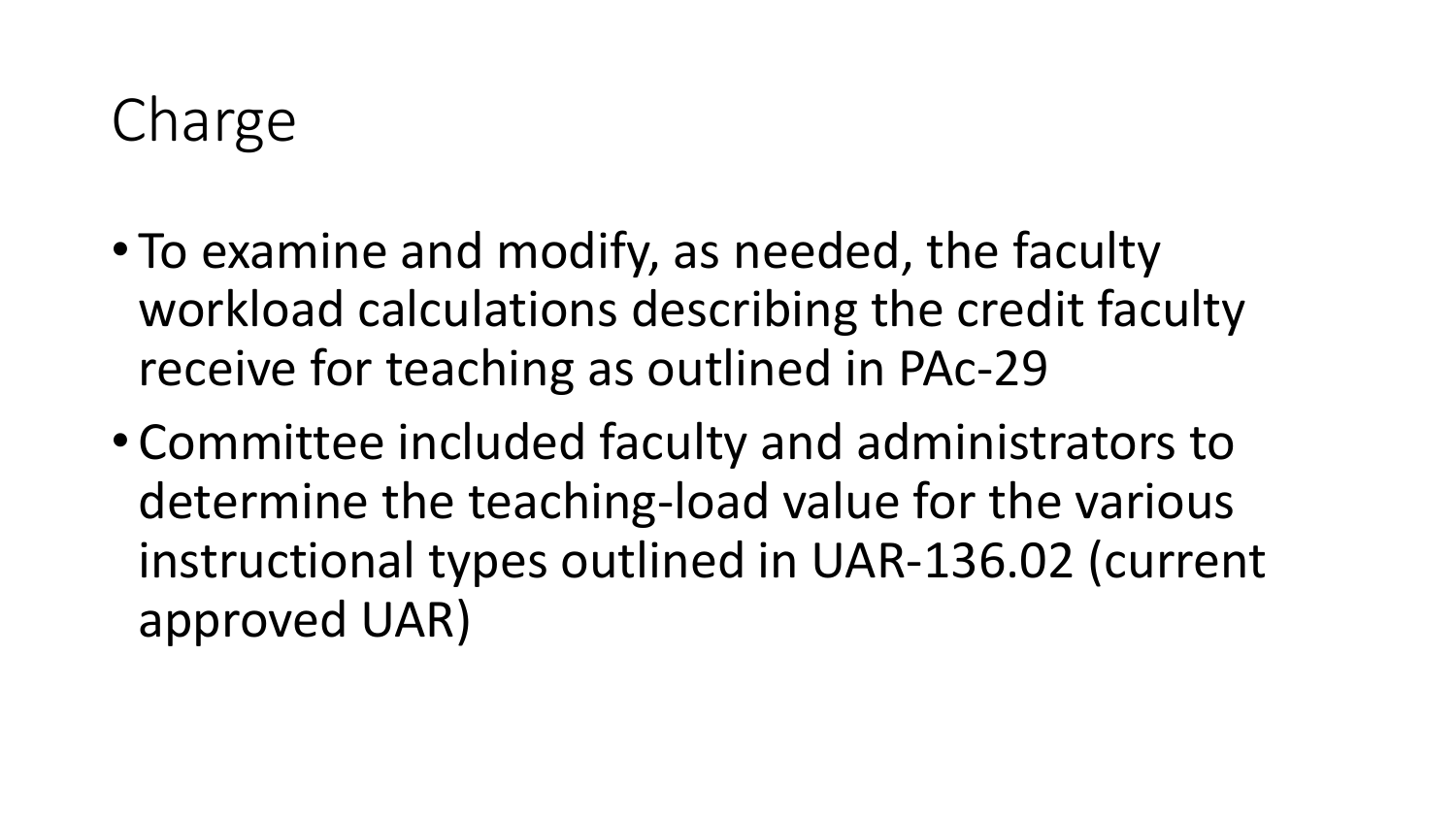#### Committee Membership

• Four member for each of the Colleges

• Each college had three faculty and one administrator representatives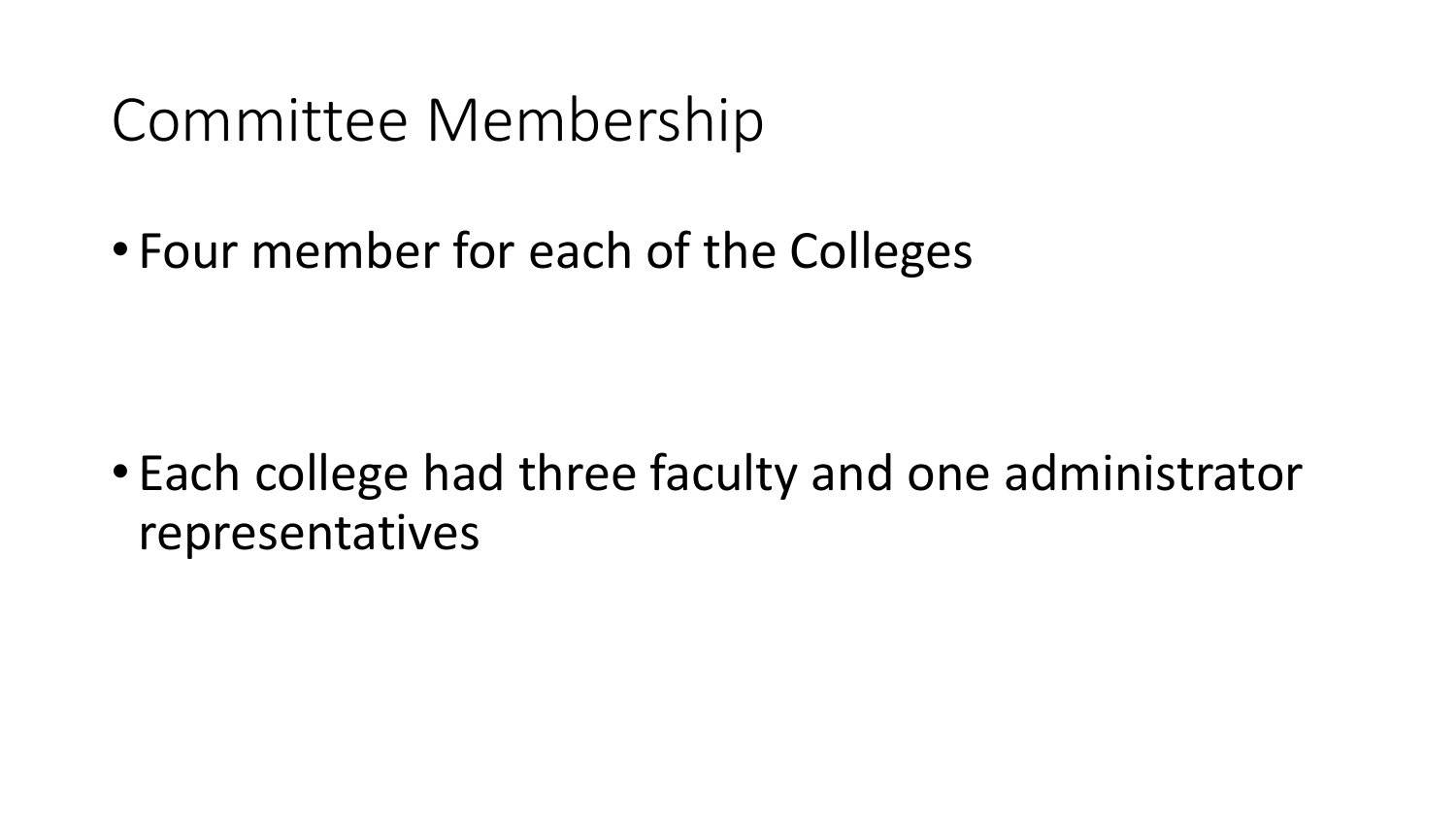#### Why was the Ad Hoc Committee Formed

- A posting of a revised UAR 136.03 was inadvertently added to the MSU website without having gone through Faculty Senate for recommendation.
- In addition, a revised Faculty Workload Formula sheet was also posted
- Both were quickly replaced with the approved versions of UAR 136.02 and PAc-29 Workload Formula sheet, but not until it was seen and questions were asked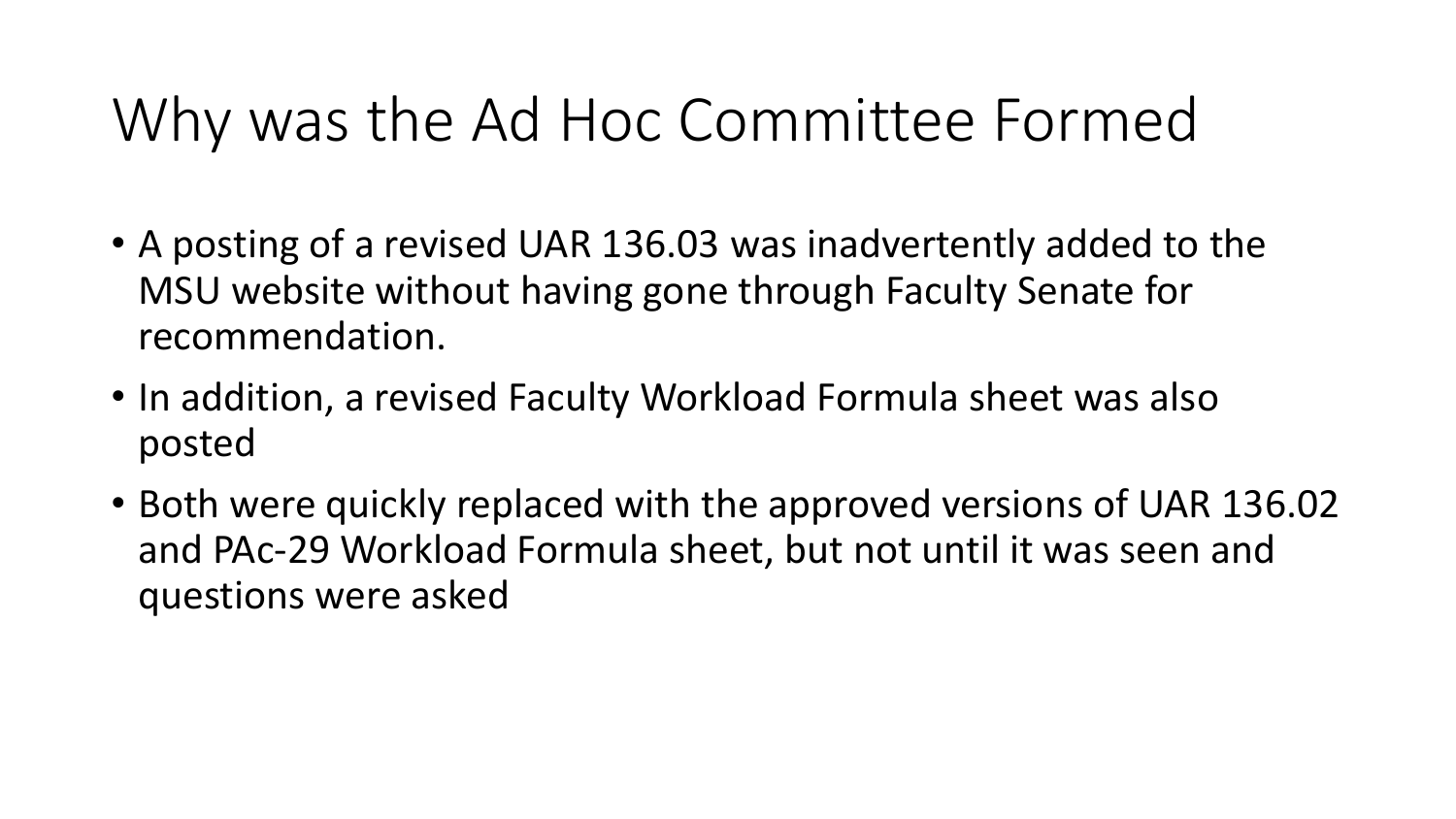## Challenges

#### •UAR 136.02 and unofficial UAR 136.03

- Additional Instructional Types were identified in 136.03 as a result of the impact COVID had on delivery of instruction
- Terminology used between Colleges varied, for example
	- Field Experience
	- Practicum
	- Clinical Experience
- •Develop workload calculations that would give faculty credit for the different types of teaching working performed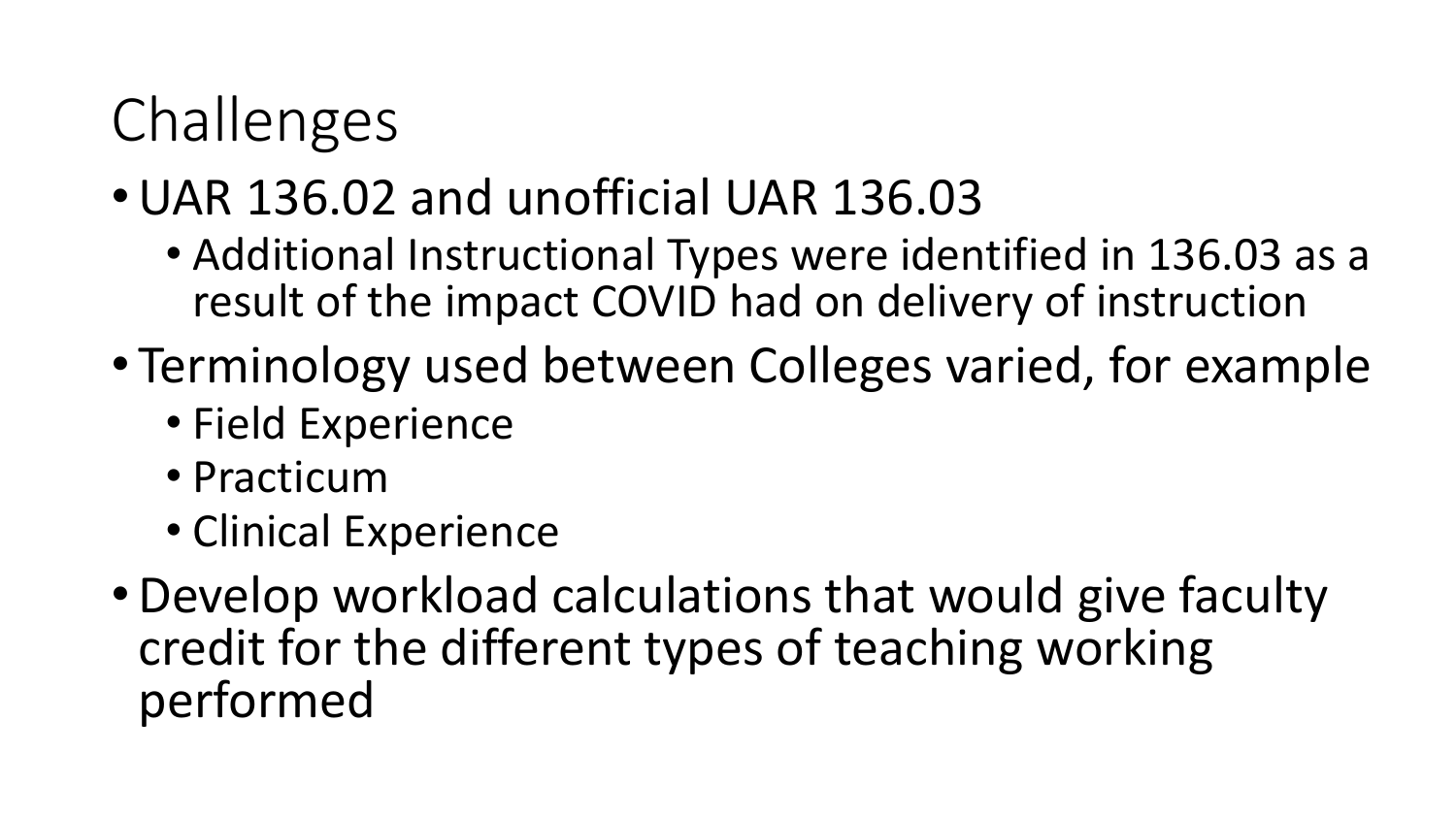| <b>Lecture and Seminar Courses</b>   |                                      |                                  |
|--------------------------------------|--------------------------------------|----------------------------------|
|                                      | 1.1 Direct Faculty Instruction*      | = class minutes / 50             |
|                                      | 2.1 Laboratory Courses               | $=$ class minutes / 50 $*$ 0.667 |
| <b>Combined Lecture / Laboratory</b> |                                      |                                  |
| <b>Courses</b>                       |                                      |                                  |
|                                      | <b>3.1 Lecture Courses</b>           | $=$ class minutes / 50           |
|                                      | 3.2 Laboratory Instruction*          | $=$ class minutes / 50 $*$ 0.667 |
|                                      | <b>3.3 Education Methods Courses</b> | $= 3.75$                         |

\*Graduate courses in these categories are prorated at 1.333 x standard teaching load Note: Summer teaching loads typically equal the credit hours earned by the student and are not calculated by formula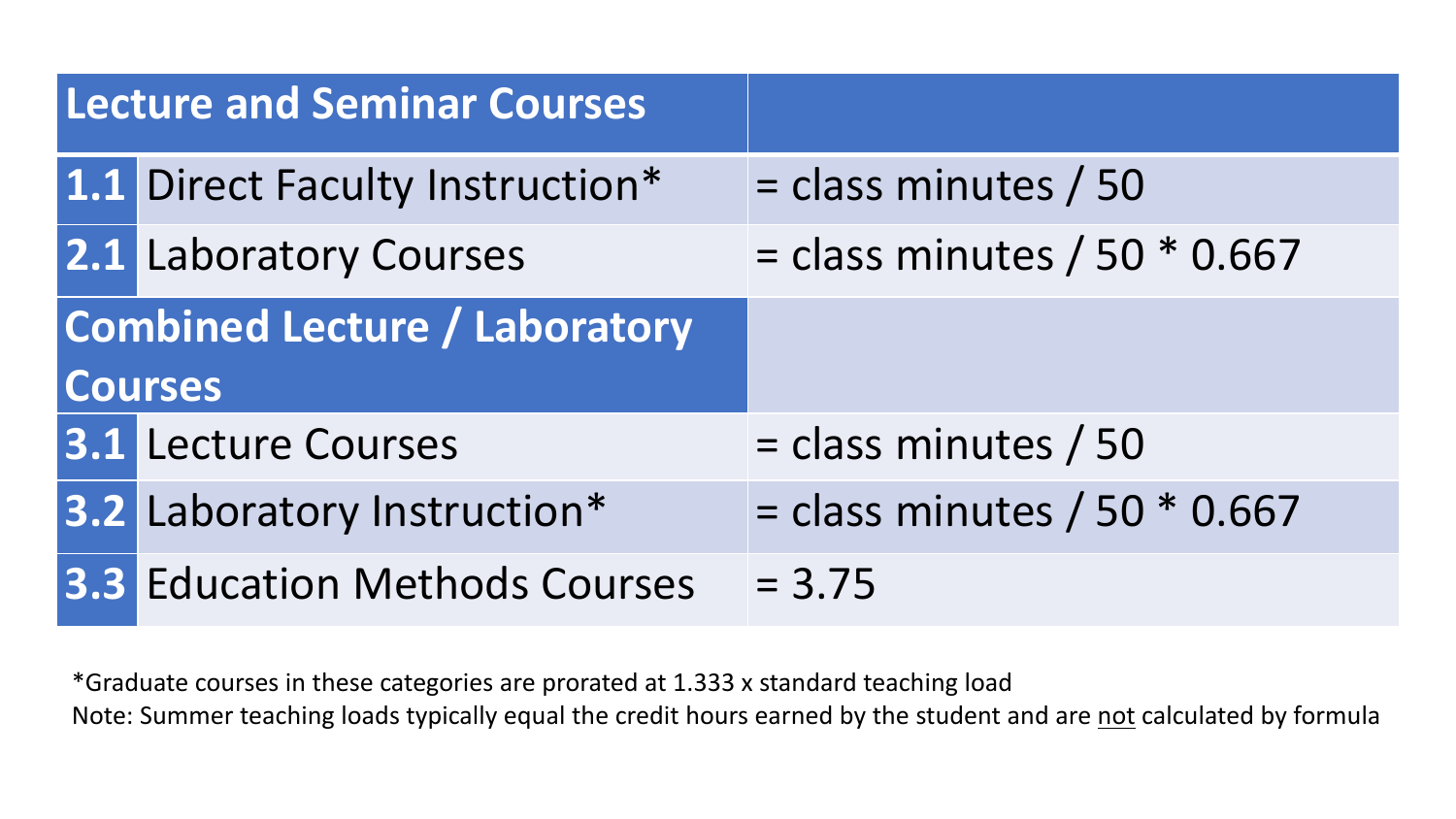| <b>Practice-Based Guided Instruction Courses</b> |                                           |                                   |
|--------------------------------------------------|-------------------------------------------|-----------------------------------|
| 4.1                                              | <b>Practicum Courses**</b>                | $=$ enrollment $*$ 0.25           |
| $\vert 4.2 \vert$                                | <b>Art Studio Courses</b>                 | $=$ class minutes / 75            |
| 4.3                                              | <b>Private Applied Music Lessons</b>      | = enrollment * class minutes / 75 |
| <b>Ensemble Performance Courses</b>              |                                           |                                   |
|                                                  | 4.41 Chamber Ensembles                    | $= 2$                             |
|                                                  | 4.42 Major Ensembles                      | $= 3$                             |
| $\vert 4.43 \vert$                               | <b>Marching Band</b>                      | $= 6$                             |
| 4.5                                              | Theatre and Dance Applied Performance     | $=$ class minutes / 50            |
| 4.6                                              | <b>Personal Skill Development Courses</b> | $=$ class minutes / 50 $*$ 0.667  |

\*\*Internship and practicums having at least 10 formal class meetings per semester as well as those requiring at least 20% face-to-face supervision in addition to required field experiences shall be calculated as enrollment \* 0.50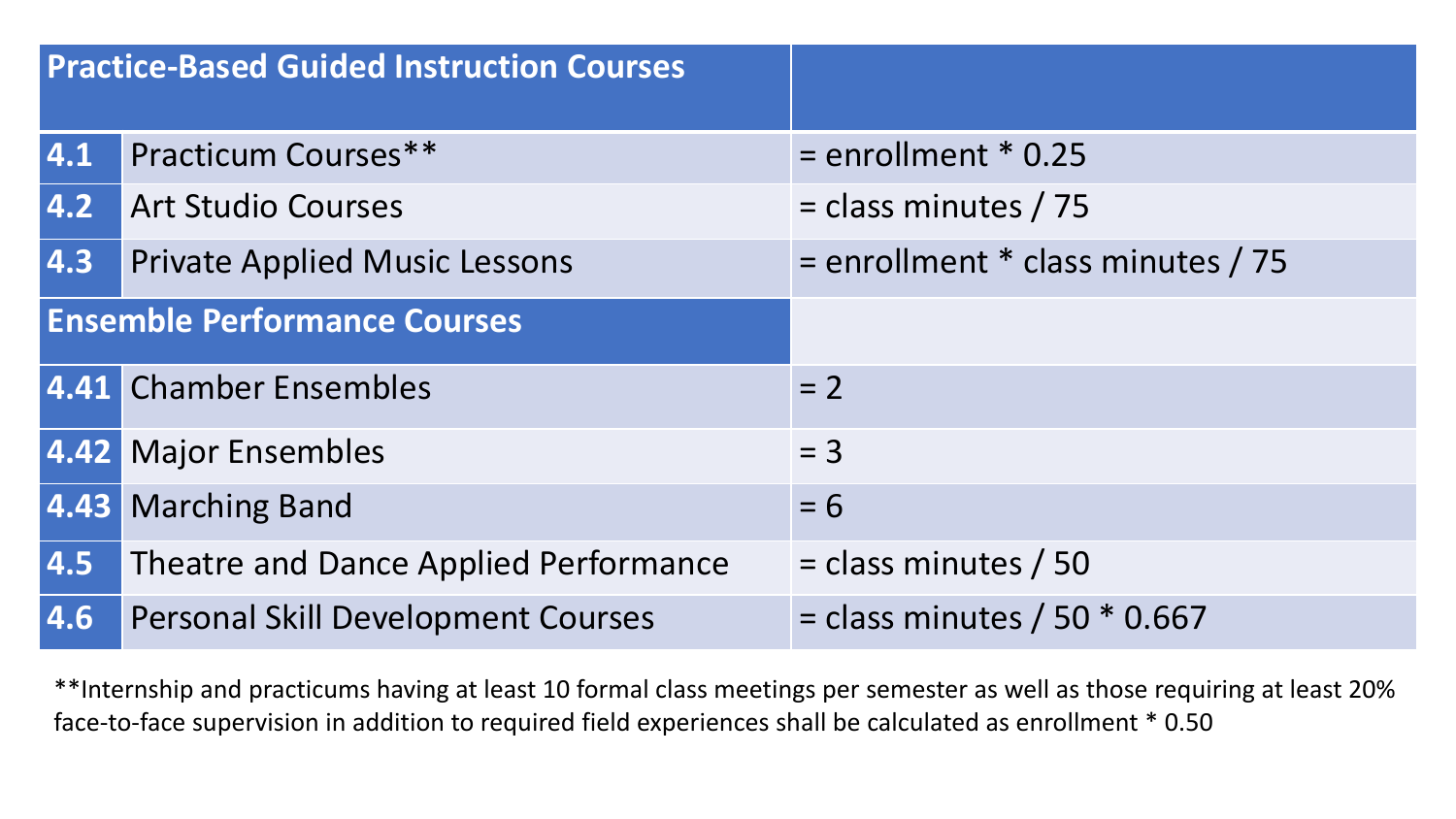| <b>Clinical Instruction, Clinical Practice,</b><br>Internship |                                                                           |                                                                                 |
|---------------------------------------------------------------|---------------------------------------------------------------------------|---------------------------------------------------------------------------------|
| 5.1                                                           | <b>Clinical Instruction</b>                                               | $=$ class minutes / 50 $*$ 0.667                                                |
|                                                               | 5.2 Clinical Practice / Internship (full-<br>$time)**$                    | $=$ enrollment $*$ 0.25                                                         |
|                                                               | <b>5.31 Clinical Practice - Nursing Graduate</b>                          | $=$ enrollment $*$ 0.87                                                         |
|                                                               | 5.32 Clinical Practice - Other                                            | $=$ enrollment $*$ 0.75                                                         |
|                                                               | <b>5.33 Clinical Practice - Teaching</b>                                  | $=$ enrollment $*$ 0.85                                                         |
| 5.4                                                           | Exceptional Cases (credit hour based on<br>agreements, contracts, or MOA) | Workload based on individual<br>condition of the agreement,<br>contract, or MOA |

\*\*Internship and practicums having at least 10 formal class meetings per semester as well as those requiring at least 20% face-to-face supervision in addition to required field experiences shall be calculated as enrollment \* 0.50